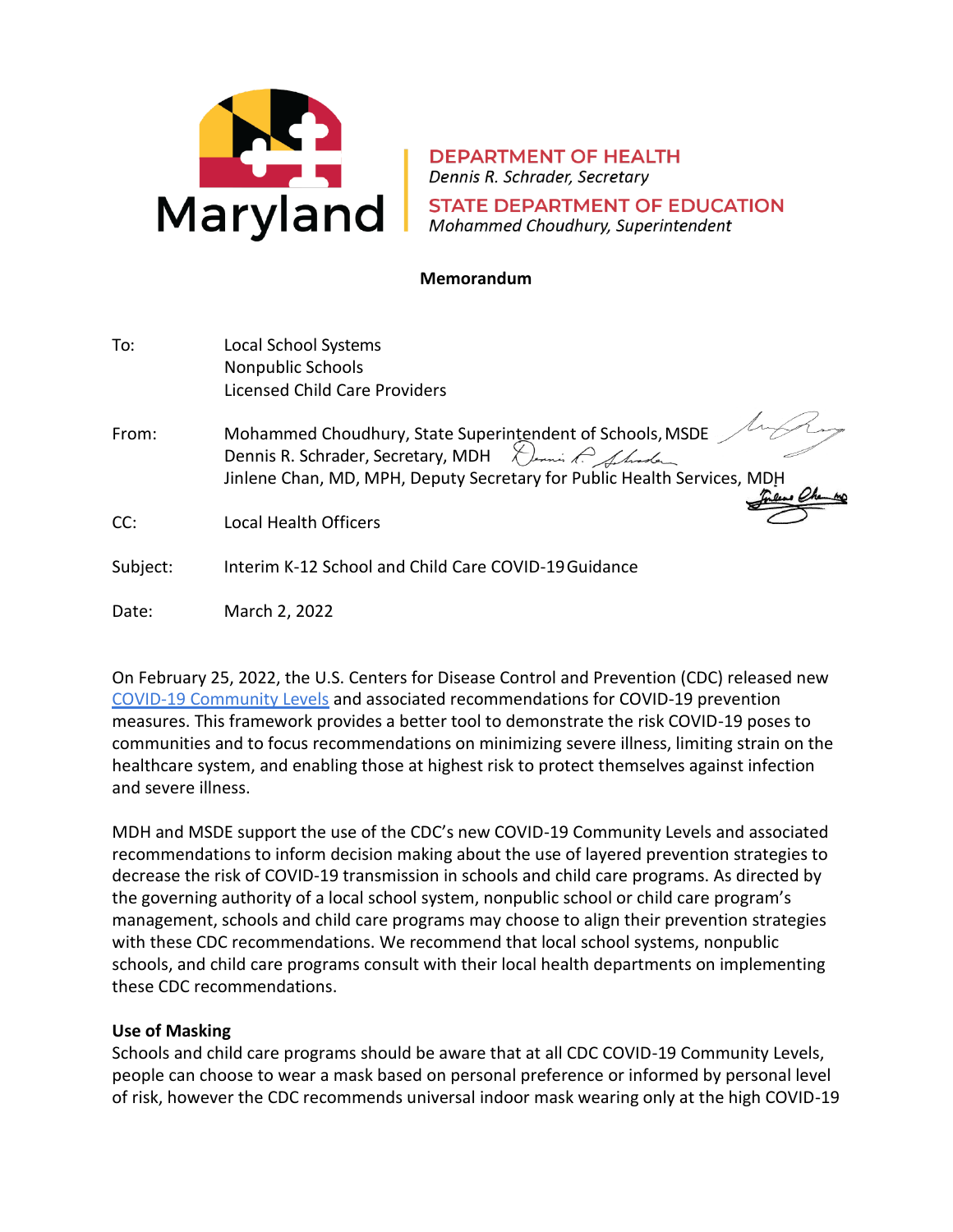Community Level. **People with COVID-19 symptoms, a positive test, or exposure to someone with COVID-19 should follow** [CDC guidance](https://www.cdc.gov/coronavirus/2019-ncov/your-health/quarantine-isolation.html) **for isolation and quarantine and wear a mask regardless of the COVID-19 Community Level.**

Effective February 25, 2022, CDC is exercising its enforcement discretion to not require wearing masks on buses or vans operated by public or private school systems, including early care and education/child care programs; however, masks should still be worn in the situations noted above. For more information, please see the [CDC's order](https://www.cdc.gov/quarantine/masks/mask-travel-guidance.html).

## **Case Identification and Contact Tracing in Schools and Child Care**

Based on guidance from the [CDC](https://www.cdc.gov/coronavirus/2019-ncov/php/contact-tracing/contact-tracing-plan/prioritization.html) and other [national public health organizations,](https://cdn.ymaws.com/www.cste.org/resource/resmgr/covid-19/4e509e47-08ec-4e93-a7be-f301.pdf) universal contact tracing is no longer needed in schools and child care programs. Schools and child care programs may elect to continue contact tracing as resources permit. All schools and child care programs should focus on identifying symptomatic COVID-19 cases by excluding staff and students/children who have symptoms of an infectious illness, including COVID-19 symptoms, and recommending testing for COVID-19 if appropriate.

When universal contact tracing is not being implemented in a school or child care program and a COVID-19 case has been identified in a staff member or a student/child:

- The school or child care program should continue to exclude the staff memberor student/child and enforce [CDC isolation](https://www.cdc.gov/coronavirus/2019-ncov/community/schools-childcare/k-12-contact-tracing/about-isolation.html) guidance.
- The staff member with COVID-19 or parents of the student/child with COVID-19 should be instructed to notify their own/their child's close contacts.
- Schools and child care programs should provide notification of the COVID-19 case to the school or child care community at the cohort level (e.g. classroom level or grade level as appropriate) and encourage self-identification and [quarantine](https://www.cdc.gov/coronavirus/2019-ncov/your-health/quarantine-isolation.html) for persons who may have been in close contact and are not [up to date](https://www.cdc.gov/coronavirus/2019-ncov/vaccines/stay-up-to-date.html) on COVID-19 vaccinations.

Schools and child care programs must continue to follow existing procedures for reporting communicable diseases (COMAR 10.06.01) and notifying the local health department when a staff member or student/child has tested positive for COVID-19. **When an outbreak is identified, schools and child care programs should identify close contacts of all persons with COVID-19 in the school and child care setting through contact tracing and exclude them for quarantine according to** [CDC guidance.](https://www.cdc.gov/coronavirus/2019-ncov/your-health/quarantine-isolation.html) Additional measures to mitigate the outbreak may also need to be implemented, in consultation with the local health department.

Note: The interim guidance provided in this memo supersedes the relevant portions of  $K-12$ [School and Child Care COVID-19 Guidance](https://health.maryland.gov/phpa/Documents/K12%20School%20and%20Childcare%20COVID-19%20Guidance_10.27.21.pdf) dated October 27, 2021. MDH and MSDE will be updating the October 27, 2021 guidance document as soon as possible.

Questions about the interim guidance contained in this memo may be directed to Rachel Nurse-Baker a[t rachel.nurse-baker@maryland.gov.](mailto:rachel.nurse-baker@maryland.gov)